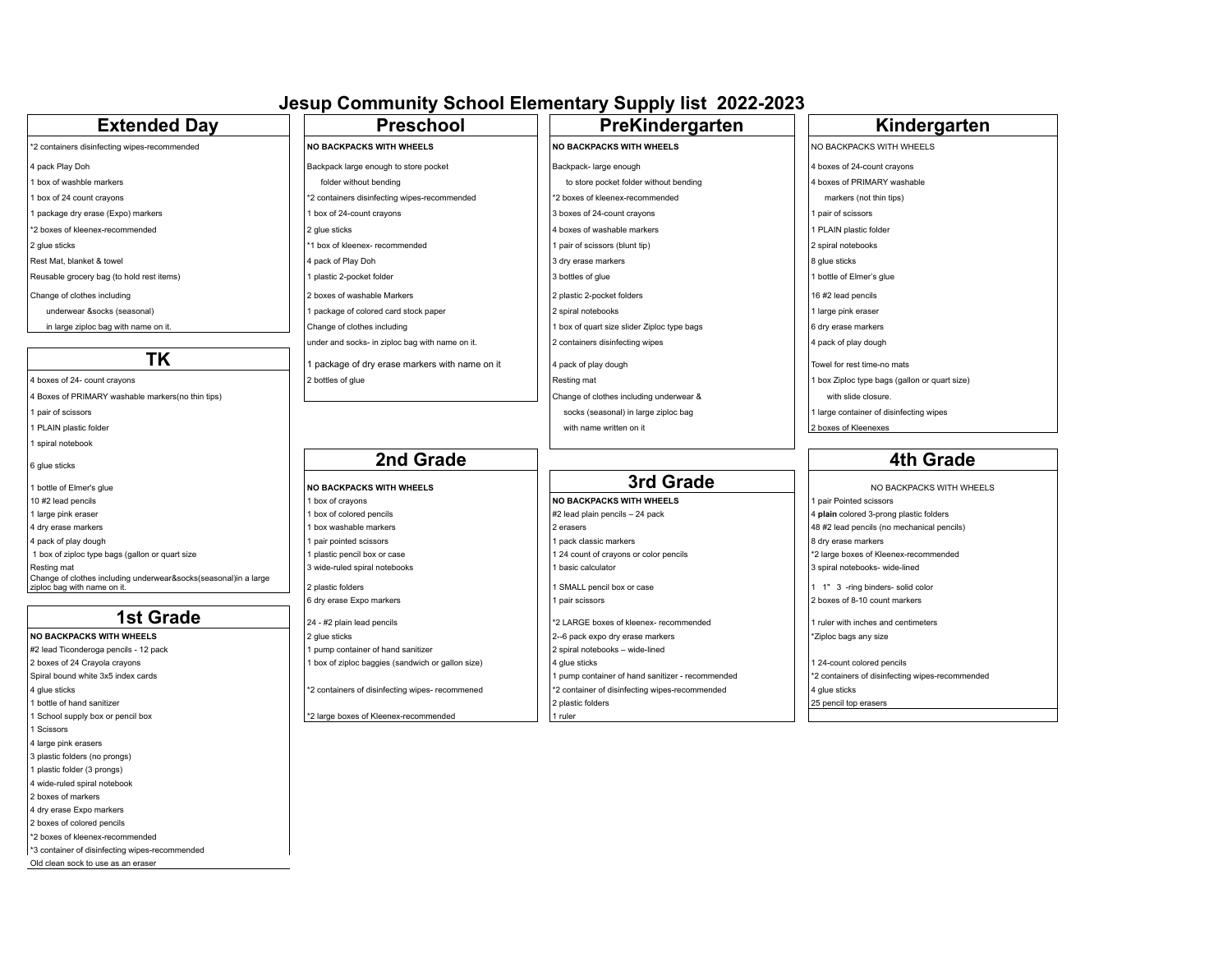| Jesup Community School Grades 5-8 Supply List<br>2022-2023 |                                                   |                       |                                                   |                       |                                                                                      |                       |                                                         |  |
|------------------------------------------------------------|---------------------------------------------------|-----------------------|---------------------------------------------------|-----------------------|--------------------------------------------------------------------------------------|-----------------------|---------------------------------------------------------|--|
|                                                            | 5th Grade Supplies                                |                       | <b>6th Grade Supplies</b>                         |                       | <b>7th Grade Supplies</b>                                                            |                       | 8th Grade Supplies                                      |  |
| Guidance                                                   | 1 spiral notebook                                 | <b>PE</b> clothes     | Tennis shoes (clean on bottom)                    | <b>PE</b> clothes     | Tennis shoes (clean on bottom)                                                       | <b>PE</b> clothes     | Tennis shoes (clean on bottom)                          |  |
|                                                            | 1 Glue Stick                                      |                       | Deodorant                                         |                       | Deodorant                                                                            |                       | Deodorant                                               |  |
| PE clothes                                                 | Tennis shoes (bottoms clean)                      |                       | Shorts                                            |                       | Shorts                                                                               |                       | Shorts                                                  |  |
|                                                            | Shorts                                            |                       | T-shirts                                          |                       | T-shirts                                                                             |                       | T-shirts                                                |  |
|                                                            | T-shirts                                          |                       | Sweats for cold weather                           |                       | Sweats for cold weather                                                              |                       | Sweats for cold weather                                 |  |
|                                                            | Sweats for cold weather                           | <b>Social Studies</b> | Jumbo book cover - must cover 11" book or larger  | <b>Social Studies</b> | Jumbo book cover - must cover 11" book or larger                                     | <b>Social Studies</b> | 1 pkg Loose Leaf Paper OR single subject notebook       |  |
|                                                            | Deodorant                                         |                       | 1 2" 3-ring binder w/pockets & cover pocket       |                       | 2" 3-ring binder w/pockets & cover pocket                                            |                       | 3 pkg (100 ct) WHITE lined notecards                    |  |
|                                                            | NO aerosol body sprays!                           | Math                  | 2" binder                                         | Math                  | 2" binder                                                                            |                       | XL book cover - must cover 11" book or larger           |  |
|                                                            | Towel and hygiene kit for shower                  |                       | 3 subject notebook                                |                       | 3 subject notebook                                                                   |                       | 2" 3-ring binder w/pockets & cover pocket               |  |
| <b>Social Studies</b>                                      | 1 blue notebook                                   |                       | Texas Instrument Calculator- 30XIIS *Recommended* |                       | Texas Instrument Calculator- 30XIIS *Recommended*                                    |                       | Zipper pouch with 3 binder holes for vocab cards        |  |
|                                                            | I blue folder                                     | <b>Science</b>        | 1 Single subject notebook                         | Science               | 1 Ig pkg Gen. Purpose Mini Multi-Temp glue sticks<br>5/16" diameter for hot glue gun |                       | Highlighters (3 diff. colors)                           |  |
|                                                            | 1 pkgs. 3X5 notecards                             |                       | 1 1" binder with pockets                          |                       | Notebook (single subject)                                                            | Math                  | 1" binder                                               |  |
|                                                            | 3 hole pencil pouch with zipper                   |                       | 2 Glue Sticks                                     |                       | 112 count colored pencils                                                            |                       | Texas Instrument Calculator- 30XIIS *Recommended*       |  |
| Math                                                       | 1 red folder                                      |                       | 12 ct color pencil                                |                       | 1 10 count colored markers                                                           |                       | 1 subject notebook                                      |  |
|                                                            | 1 red notebook                                    |                       | 10 ct markers                                     |                       | 2 glue sticks                                                                        | <b>Science</b>        | I large pkg General Purpose Mini Multi-Temp glue sticks |  |
|                                                            | 2 pkg dry erase markers                           | <b>Language Arts</b>  | 1 1.5" binder                                     | <b>Language Arts</b>  | <b>Composition Notebook</b>                                                          |                       | 5/16" diameter for hot glue gun                         |  |
|                                                            | 1 pkg 3x5 note cards                              |                       | 1 pkg Loose Leaf paper                            |                       | Post-It Notes (1 pkg)                                                                |                       | Notebook (single subject)                               |  |
|                                                            | Texas Instrument Calculator- 30XIIS *Recommended* |                       | 5 tab - 3 ring page dividers                      |                       | 1" clearview binder                                                                  |                       | 1 12 count colored pencils                              |  |
| <b>Language Arts</b>                                       | 1 purple folder                                   |                       | 2 red pens                                        |                       | 2 pkgs 3x5 Notecards                                                                 |                       | 1 10 count colored markers                              |  |
|                                                            | 1 pkgs. loose leaf lined paper                    |                       | Highlighters (3 colors)                           |                       | 1 pkg Looseleaf paper                                                                |                       | 2 glue sticks                                           |  |
|                                                            | purple notebook                                   |                       | 2 pkg. 100 note cards                             | Literacy              | 1.5" - 3 ring binder w/ pockets                                                      | <b>Language Arts</b>  | Composition Notebook (use last year's!)                 |  |
| Science                                                    | I green notebook                                  |                       | 1 Composition Notebook                            |                       | 6-tabbed 3-ring page dividers                                                        |                       | 1 100 pk 4 x 6 index cards                              |  |
|                                                            | 1 1.5"-2" binder                                  | Literacv              | 1 folder                                          |                       | 1 notebook (single subject)                                                          |                       | 1" clearview binder (use last year's!)                  |  |
|                                                            | green folder                                      |                       | 1 1.5" - 3 ring binder w/ pockets                 |                       | 1 folder                                                                             |                       | I pkg Looseleaf paper                                   |  |
| Literacy                                                   | 1 1" binder w/ pockets & cover page               |                       | 6- tabbed 3-ring paged dividers                   |                       | 3- highlighters of different colors                                                  |                       | 1 pkg 3x3 post-it notes                                 |  |
|                                                            | pack Tab dividers                                 |                       | 1 notebook (single subject)                       | <b>FCS</b>            | 1 yellow folder                                                                      | Literacy              | Single Subject Notebook                                 |  |
|                                                            | I vellow notebook                                 | Health                | 1 notebook (single subject)                       |                       | 1 yellow single subject notebook                                                     |                       | Notecards (1 pkg of 3x5)                                |  |
|                                                            | I vellow folder                                   | Guidance              | 1 Spiral Notebook                                 | Algebra               | Texas Instrument Calculator- 30XIIS                                                  |                       | Post-It Notes (1 pkg)                                   |  |
| <b>Special Ed</b><br><b>Students</b>                       | 2 inch white binder with plastic front cover      |                       | 1 Glue Stick                                      | Guidance              | Single Subject Notebook                                                              |                       | 2 Pocket Folder                                         |  |
| Technology                                                 | 2 pocket folder                                   | General               | Pencils and sharpener (no mechanical)             | General               | Pencils                                                                              | AG                    | Notebook                                                |  |
| General                                                    | Pencils                                           |                       | <b>Scissors</b>                                   |                       | Scissors                                                                             | Algebra 1             | Graph Paper                                             |  |
|                                                            | Pencil box                                        |                       | Colored pencils (or twistables)                   |                       | Colored pencils (or twistables)                                                      |                       | <b>Book Cover</b>                                       |  |
|                                                            | Scissors                                          |                       | Washable markers                                  |                       | Washable markers                                                                     |                       | Texas Instrument Calculator- 30XIIS *Recommended*       |  |
|                                                            | Colored pencils                                   |                       | Pens                                              |                       | Pens                                                                                 | Guidance              | Single Subject Notebook                                 |  |
|                                                            | Washable markers                                  |                       | 4 fine tip dry earse markers                      |                       | 4 fine tip dry earse markers                                                         | General               | Pencils                                                 |  |
|                                                            | 3 alue sticks                                     |                       | 2 Glue Stick                                      |                       | 2 Glue Stick                                                                         |                       | Scissors                                                |  |
|                                                            | 1 plastic folder any color                        | *Recommended*         | Disinfecting Wipes (Clorox or Lysol)              | *Recommended*         | Disinfecting Wipes (Clorox or Lysol)                                                 |                       | colored pencils (or twistables)                         |  |
| *Recommended*                                              | Disinfecting Wipes (Clorox or Lysol)              |                       | Kleenex                                           |                       | Kleenex                                                                              |                       | 1-4 pack fine tip dry earse markers                     |  |
|                                                            | Kleenex                                           |                       | <b>Hand Sanitizer</b>                             |                       | <b>Hand Sanitizer</b>                                                                |                       | Washable markers                                        |  |
|                                                            | <b>Hand Sanitizer</b>                             |                       |                                                   |                       |                                                                                      |                       | Pens                                                    |  |
|                                                            |                                                   |                       |                                                   |                       |                                                                                      |                       | 2- Glue Stick                                           |  |
|                                                            |                                                   |                       |                                                   |                       |                                                                                      | *Recommended*         | Disinfecting Wipes (Clorox or Lysol)                    |  |
|                                                            |                                                   |                       |                                                   |                       |                                                                                      |                       | Kleenex                                                 |  |
|                                                            |                                                   |                       |                                                   |                       |                                                                                      |                       | <b>Hand Sanitizer</b>                                   |  |
|                                                            |                                                   |                       |                                                   |                       |                                                                                      |                       |                                                         |  |